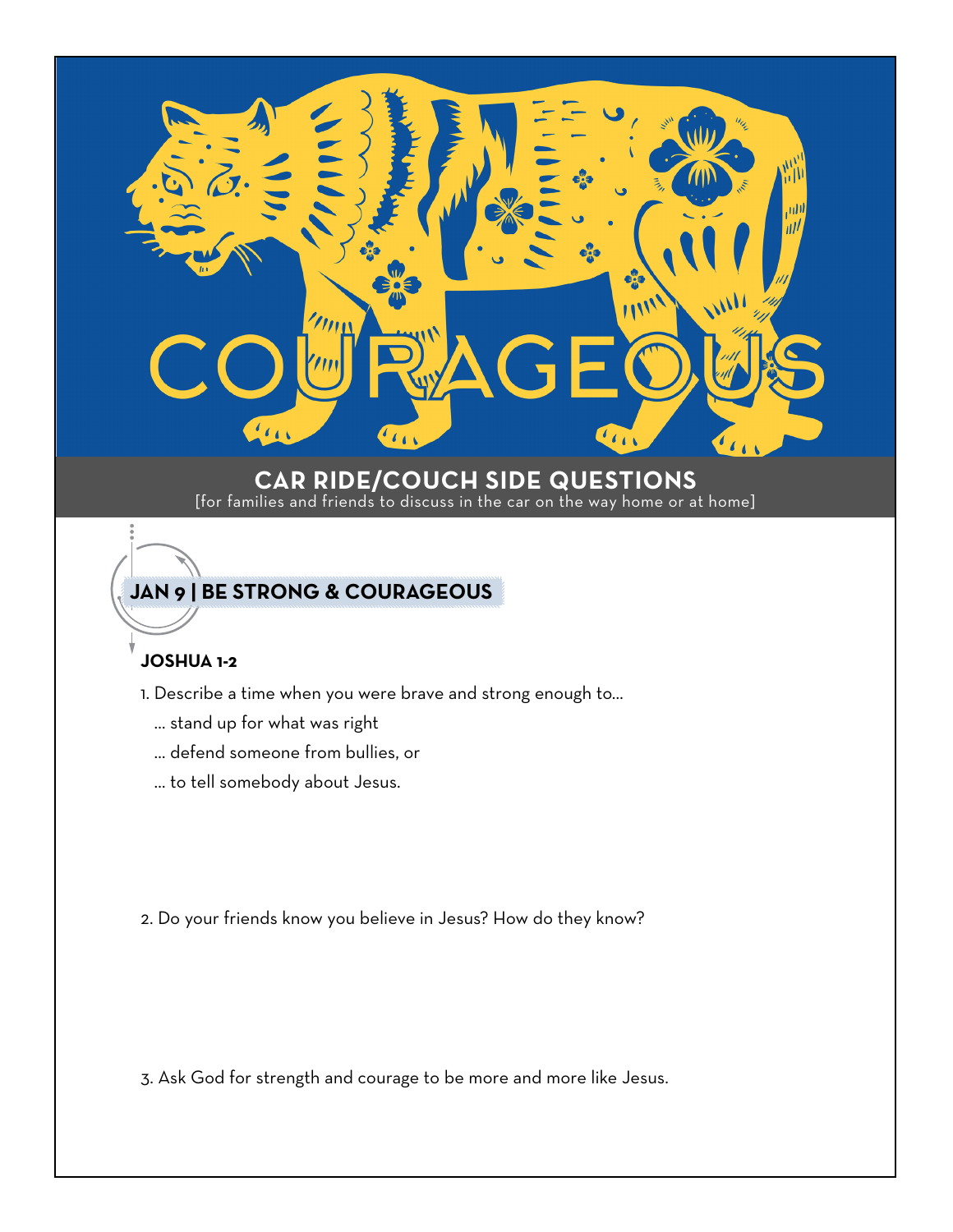

## **JOSHUA 3-4**

- 1. Name some big firsts… first day in a new school, first day at a new job, first time trying a new food, or first time trying a new skill like surfing in the ocean or singing in public.
- 2. What did the priests carry to show the people that God was with them? What experiences, words, or symbols remind you that God is with you?
- 3. God told Joshua to tell the people to pile up 12 stones to remind their children a grandchildren that they can trust God always. What can your family do to remind each other that God is with you always?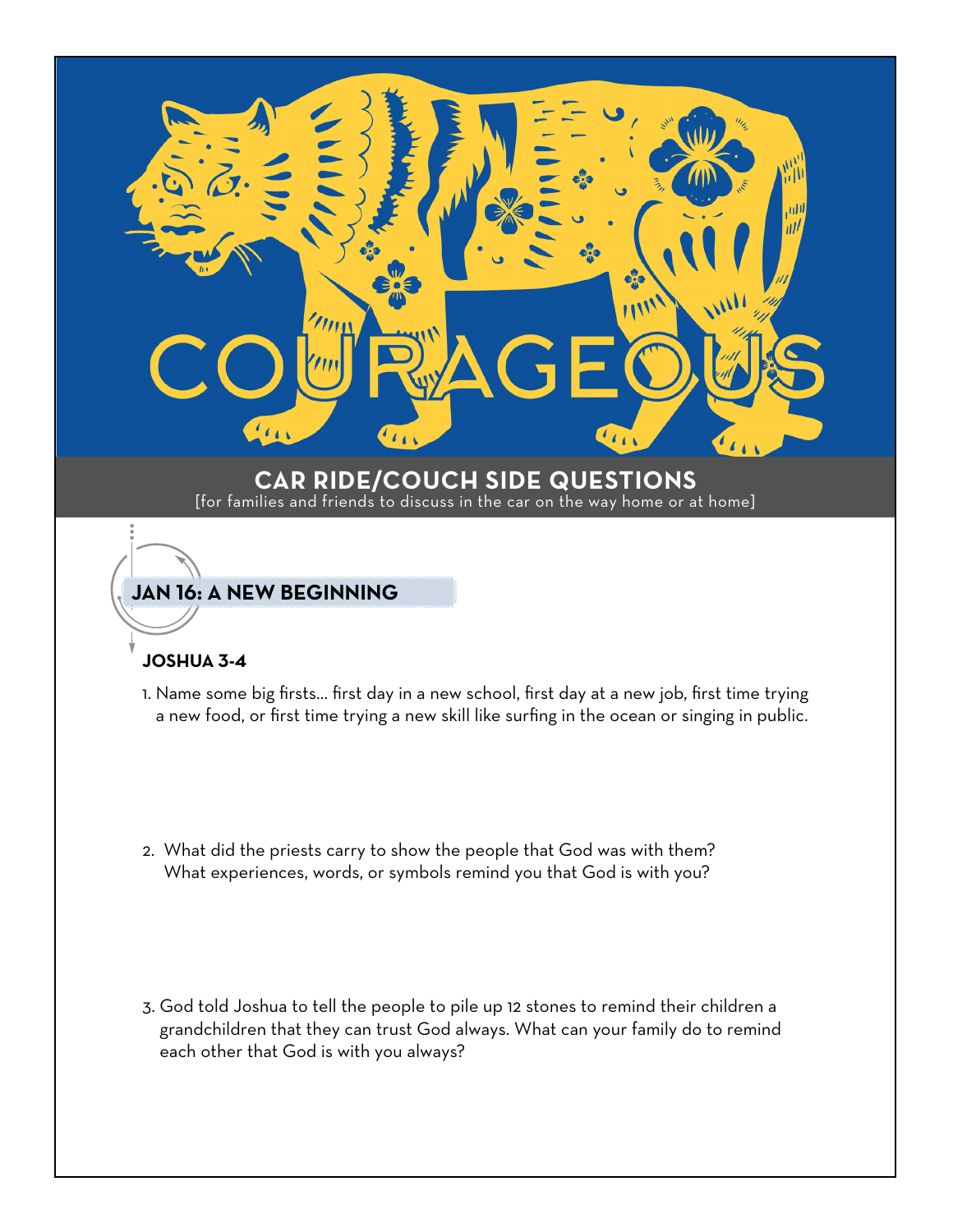## **CAR RIDE/COUCH SIDE QUESTIONS** [for families and friends to discuss in the car on the way home or at home]

 $\mathcal{L}_{\mathbf{C}}$ 

**INN** 

 $\epsilon$ 

**JAN 23: RUBBLE AND RESCUE**

 $\frac{1}{2}$  (1)

## **JOSHUA 5-6**

 1. How did God show Joshua and the people that He had their backs as they prepared to conquer the Promised Land?

2. Why did God tell the people to march around Jericho?

3. What strange battle plans to conquer Jericho did God give Joshua?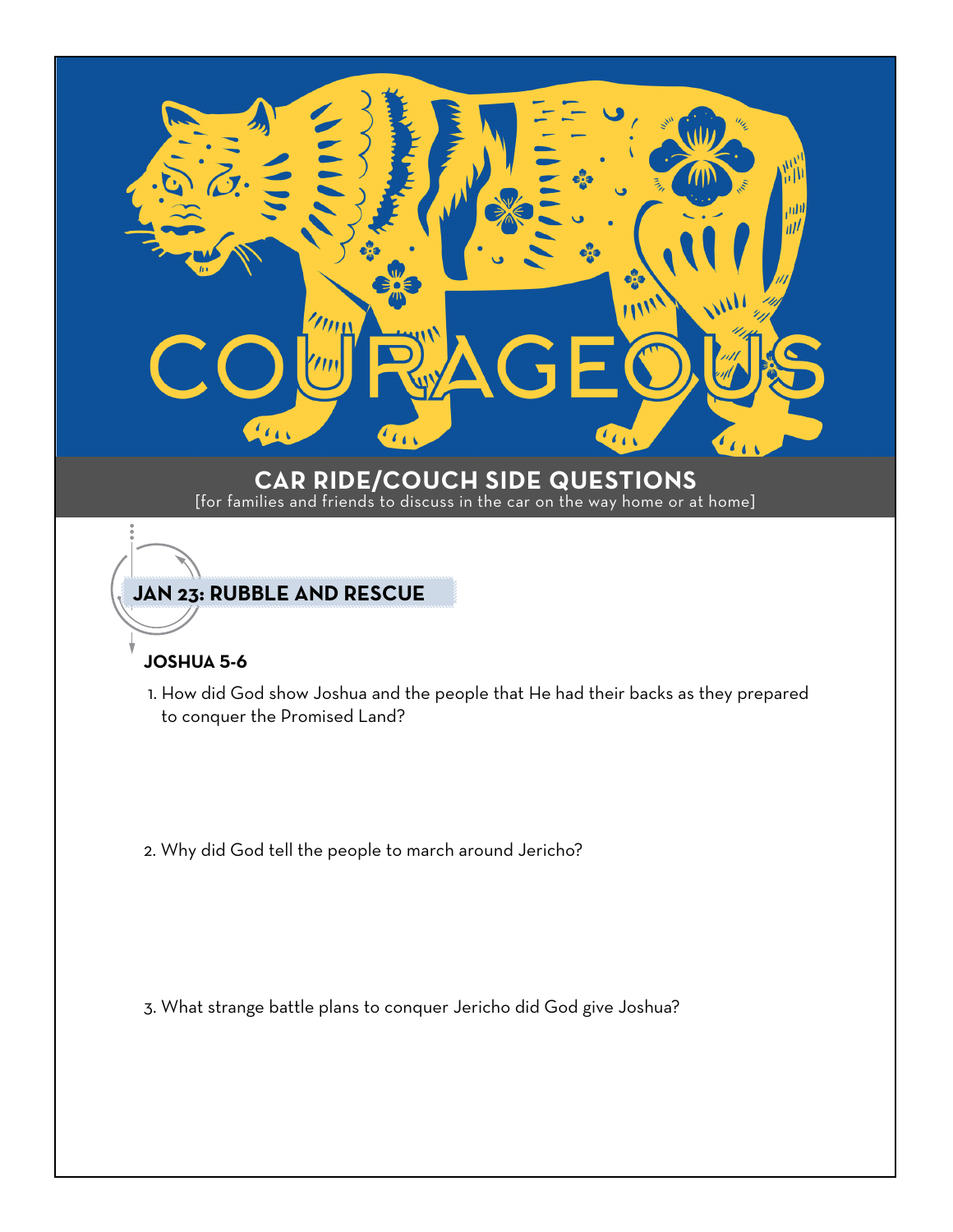# **CAR RIDE/COUCH SIDE QUESTIONS**

 $\mathcal{L}_{\mathbf{C}}$ 

**INN** 

 $\mathcal{L}_{\mathbf{t}}$ 

[for families and friends to discuss in the car on the way home or at home]

## **JAN 30: REBELLION AND RENEWAL**

 $\mathcal{L}_{\mathbf{A}}$ 

## **JOSHUA 7-8**

- 1. Think of a time that you sinned during the past week. How did that sin hurt someone else?
- 2. What words could you use to confess your sin to sin to someone you hurt? What words could you use to confess your sin to God?

3. Why is it important to tell the truth about our sin to God and others?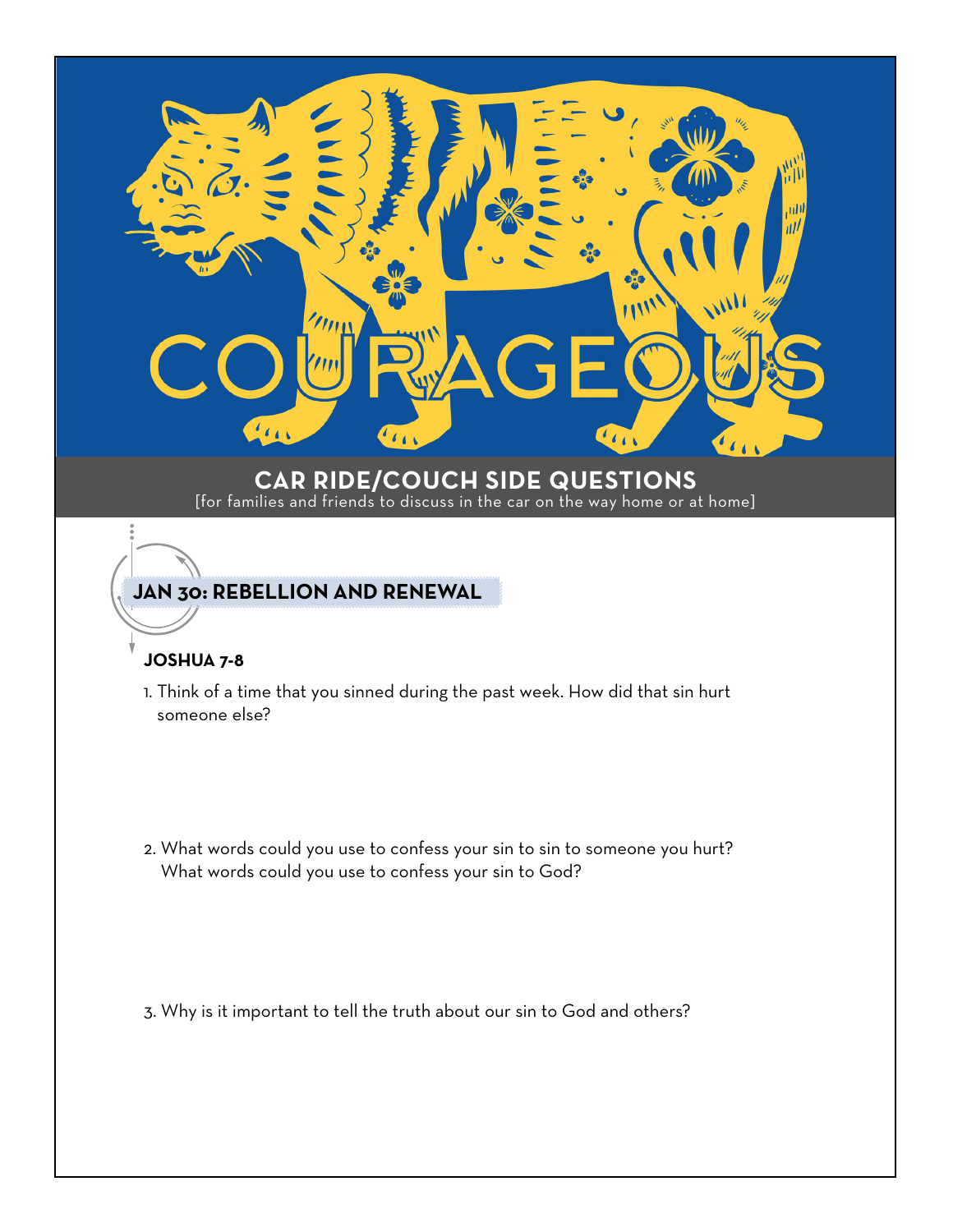# **INN**  $\mathcal{U}_{\mathbf{U}}$  $\mathcal{L}_{\mathbf{C}}$  $\mathcal{L}_{\mathbf{t}}$ **CAR RIDE/COUCH SIDE QUESTIONS**

ıI

[for families and friends to discuss in the car on the way home or at home]

## **FEB 6: DECEPTION AND DIVINE INTERVENTION**

## **JOSHUA 9-10**

1. |Has anyone ever tried to trick you into doing or saying something wrong?

2. Why did Joshua ask God to stop the sun?

3. How was Joshua like Jesus in the way He cared for his people?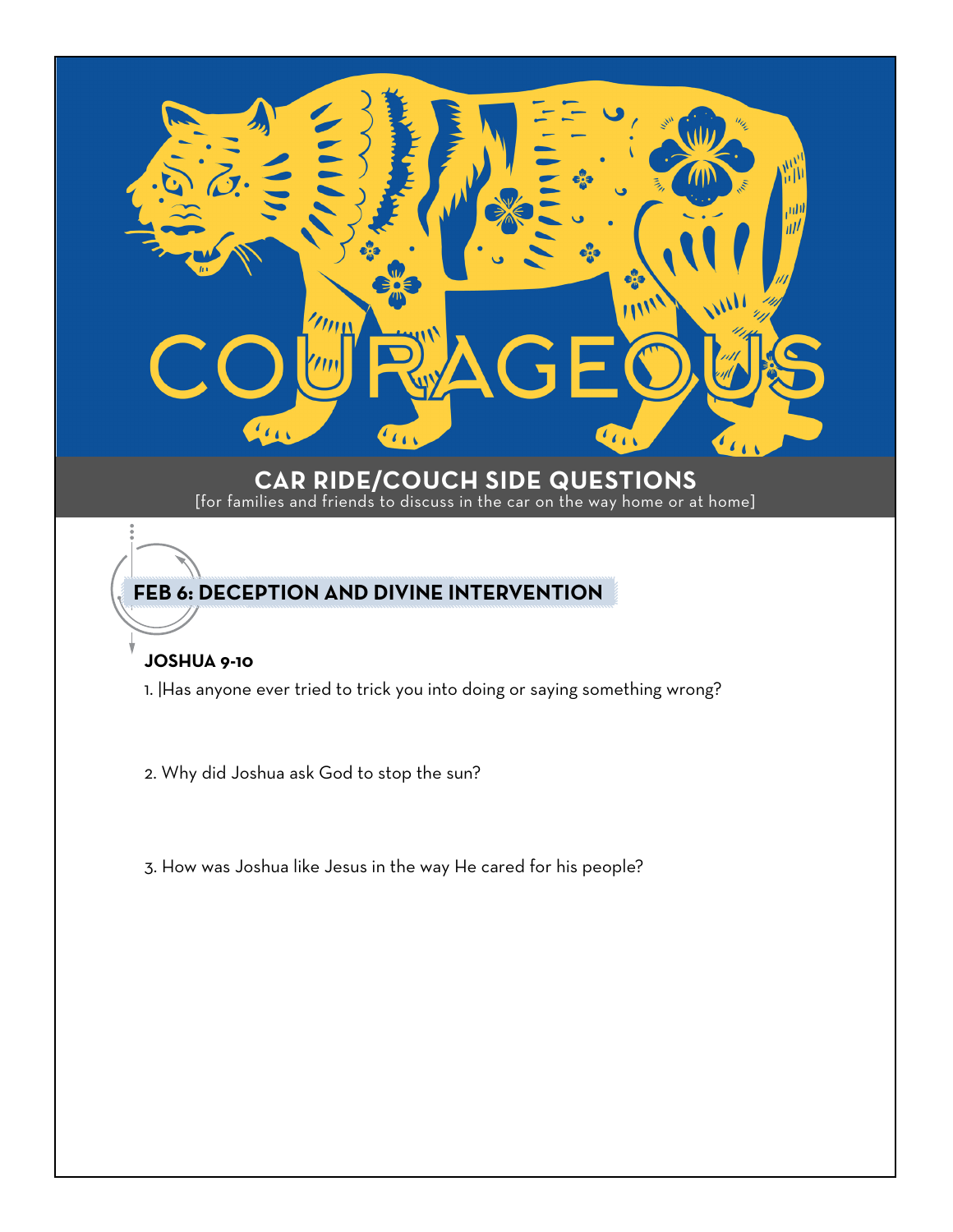

- 2. What influences tempt you to do bad things? What can you do with God's help to conquer these bad influences?
- 3. If you were going to make a To-Do List of 3 things God wants you to do each day, what would be on your list?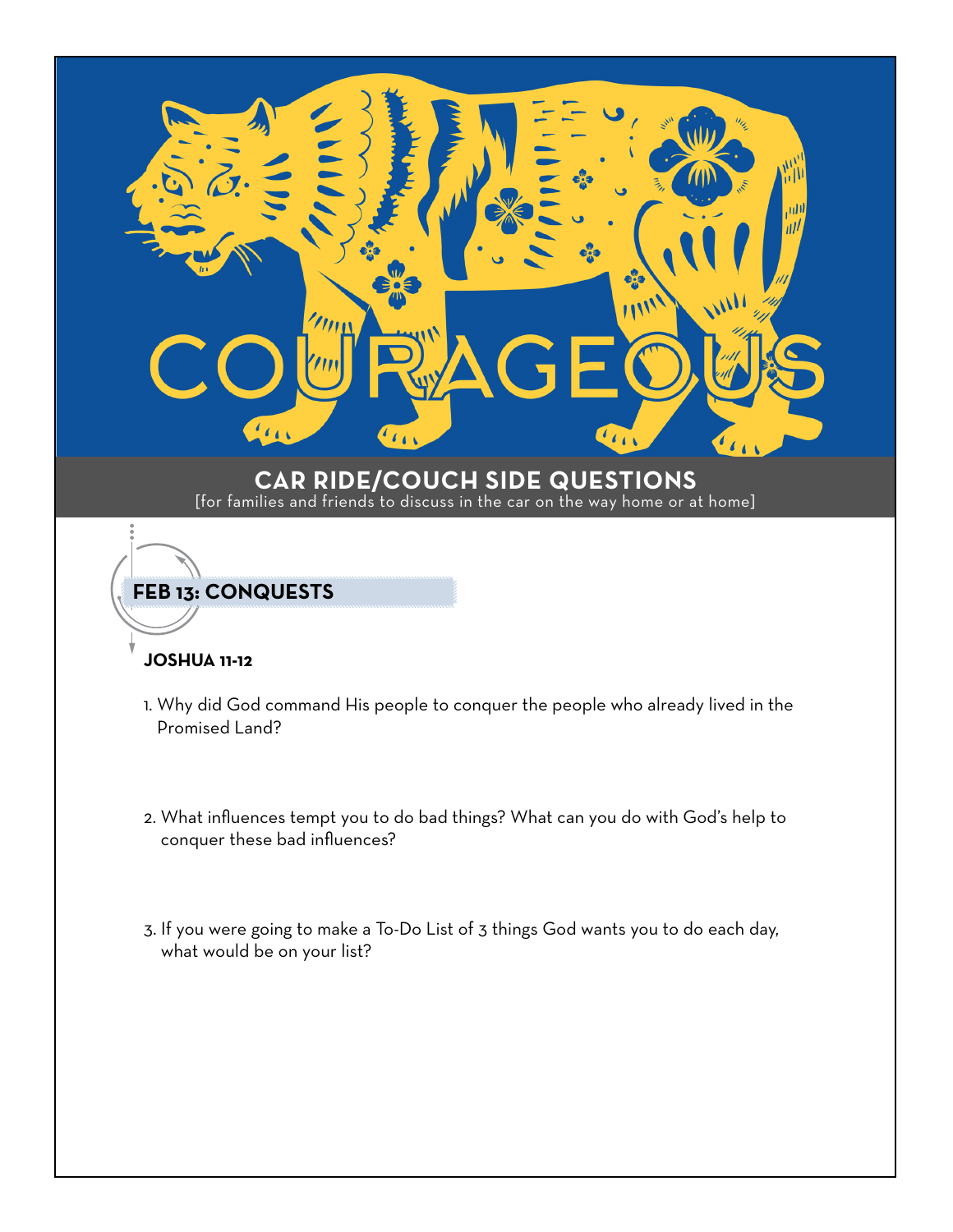